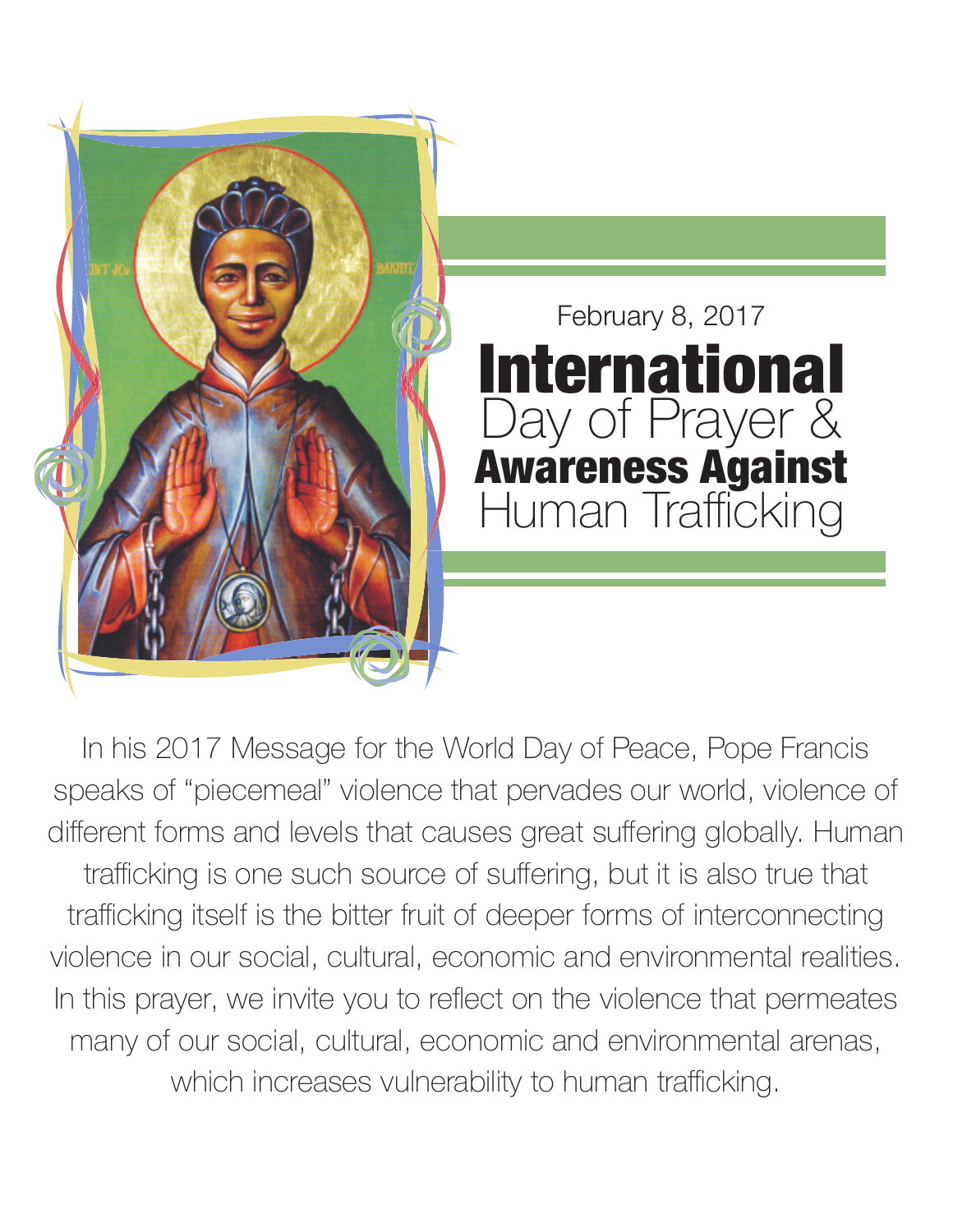## **Reflection Questions**

*This prayer for the feast of St. Josephine Bakhita includes time for personal reflection and communal sharing, commitment and prayer. We suggest that you spend time before the communal gathering with each of the Voices of Vulnerability stories that follow, considering the following questions:*

- % Where do you perceive social, cultural, economic or environmental violence in these stories? Where and how do these forms of violence interact in the stories or in your own experience?
- % How do these various examples of violence increase vulnerability to human trafficking?
- % Where do you see social, cultural, economic or environmental realities creating vulnerability to human trafficking in the society in which you live? How might we unconsciously be contributing to these realities by our choices?
- % How does understanding the social, cultural, economic and environmental seeds of human trafficking impact our response?

### Voices of Vulnerability

I am Akosua. My family has fallen on hard times. Traditionally, our people relied on extended family for support, but now, as poverty forces us into the city, our old ways are fading.

We had many hopes when we came to Accra (Ghana), but my father lost his job, and we children could no longer go to school. Papa could not find work again, so my sisters and I had to find ways of supporting our family. For girls, especially the young who are without skills, there are few options.

There are many children living and working in the streets of Accra today. Some are beggars, and many girls and women—like my sisters and I—work as *kayayei*, female head porters who transport goods to and from the markets for customers. Each day, my young sisters and I work many, many hours. The work is hard, and we make very little money in the best of times. We *kayayei* are paid whatever the customers believe we deserve. This keeps us poor, susceptible to illness and vulnerable to violence. Sometimes the clients abuse us, and the streets can be dangerous at night. Girls even disappear. I fear for the little ones. Who will protect us?



For as long as we can remember, we have lived by our land and farmed for our food. Now, our weather is changing, and the waters are rising. Land is scarce. The soil here is no longer as good as it once was. I am Sachh, and I am responsible for my wife and two young daughters.

When the floods came, I had to borrow what money I could in order to make repairs to our land and home. We hoped that, if we were very careful, our new crops would sustain us and allow us to repay our debts. When the floods came again, we lost all hope.

Our choices are grave: Though our eldest daughter Shoma is just 13 years old, already she has received a very good offer of marriage. Shoma fears such an arrangement, but her dowry could mean the difference between life and starvation for our family. Or, perhaps I could leave my family and migrate to Dhaka (Bangladesh), as many others have done. If all goes well, I could send for them later. But farmers do not always fare well in the city, and the working conditions can be deadly there. I have heard that some workers are treated very badly—threatened and beaten—and I do not know what might happen to my wife and daughters while I am gone. What will become of us and our land?

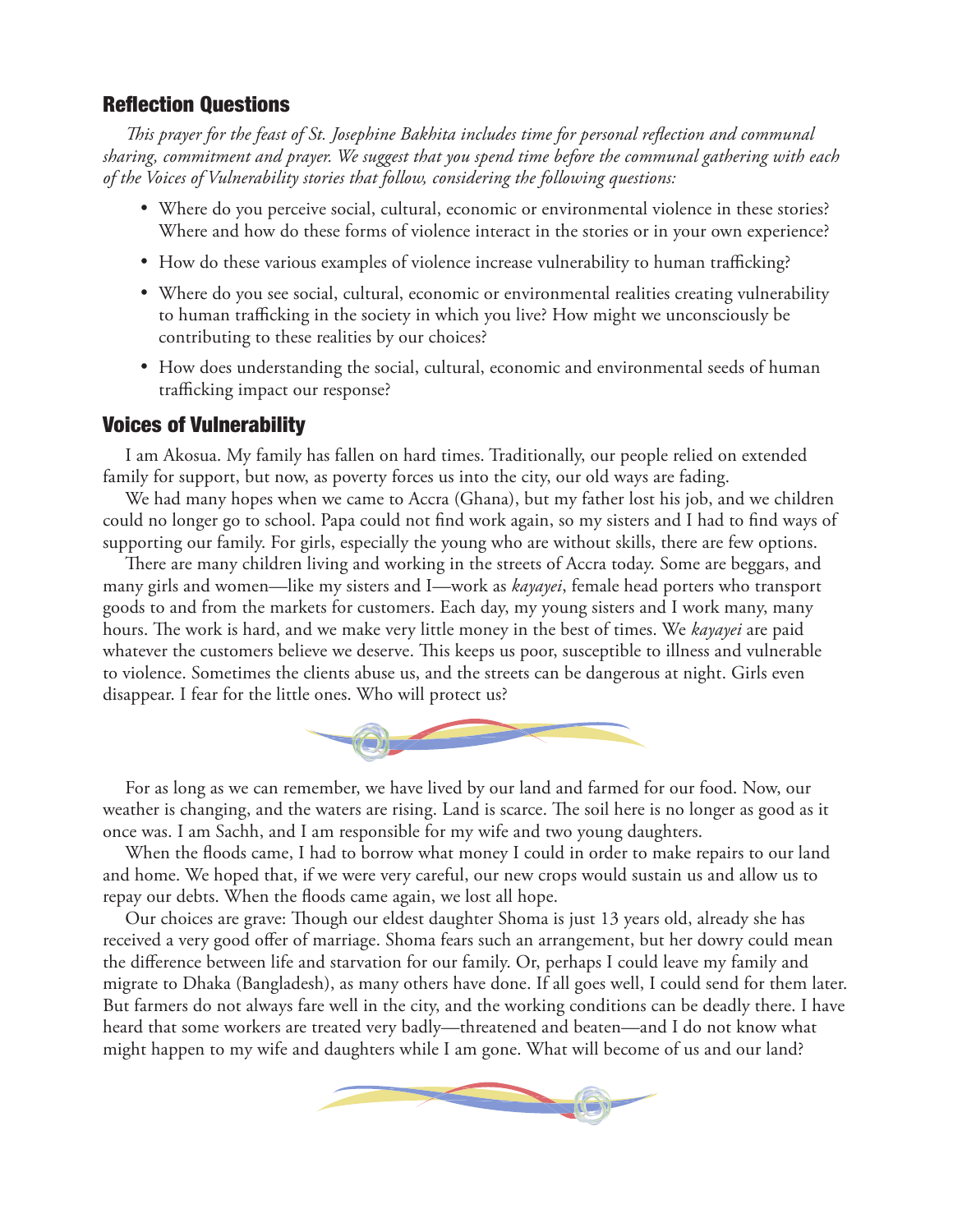My name is Adriano, and, like my father and grandfather before me, I am a farmworker. When the poverty in my area became unbearable, I was desperate for a way to support my family. One day, I was approached by one of the *gatos*—labor brokers—whose job it is to find laborers for the coffee plantations. He promised me good pay and told me that I would have lodging and meals provided. I felt blessed to have such an opportunity. Coffee is the lifeblood of my country's economy, and it is an everyday part of our Brazilian culture.

A group of laborers and I traveled a great distance by bus to the plantation. None of us were sure of our destination. When we arrived, we soon saw that the living conditions were poor and unsanitary. Nothing was as we were promised.

Immediately, we were told that we must repay the owner for the cost of transporting us, as well as for food and lodging. The working conditions are no better: the hours are long, and the pay is very little. We are charged even for the protective equipment that our work requires. Most of us are being crushed by this debt, and we have no hope of getting out of it. Some would say that slavery died when my ancestors became free, but today, those of us who have no education and whose families have been poor for generations are still at risk to suffer such indignities. Who will see us?



I am called Luz. Drugs and the gangs that peddle them have filled our city with fear and hopelessness, marked by incredible poverty. They took our father from us, and my mother feared that my brother Carlos would lose his life in the same way. Assured that my brother and I would be able to go to school once we reached the United States, my mother paid her life savings to the smugglers to take us there.

The travel through Guatemala and Mexico was rough and dangerous, and there were many times that we thought we might die or be killed. The men who were smuggling us into the United States were armed at all times. They instructed us what to do if we were caught by authorities and told us what we should say. Always there was the threat that we or our families could be harmed if we said or did the wrong things. We lived in constant fear.

When at last we crossed the border into the United States, we were filled with gratitude. Finally, it seemed our nightmare was at an end. But my brother and I were soon detained by the immigration officers and housed as unaccompanied minors. We did not know what might happen to us, and we feared being sent back to Honduras.

Carlos and I were relieved to find that we had been sponsored by fellow Hondurans, who claimed to be family friends. Finally, it appeared that we would be reunited and protected. Instead, our sponsors sent us to work on a poultry farm with many other young people like us. We work day and night in horrible conditions. We live in filth and are constantly abused by the armed men who guard us. We have no one to protect us. Who will speak for us?

## **Personal Reflection**

*After reflecting on the stories, choose one of the four arenas—social, cultural, economic, environmental—and commit to a specific action you will take to lessen vulnerability to human trafficking in that particular arena. These commitments will be shared at the communal gathering.*

### **Communal Reflection and Discussion**

*Gather, using appropriate music if desired. Meditatively read each of the stories aloud, then share insights from your personal reflection. When this discussion is complete, share individual commitments made. A suggested response to each commitment follows.* 

#### Response: Proverbs 31:8-9 (New Living Translation)

- 8 Speak up for those who cannot speak for themselves;
- ensure justice for those being crushed.
- 9 Yes, speak up for the poor and helpless, and see that they get justice.